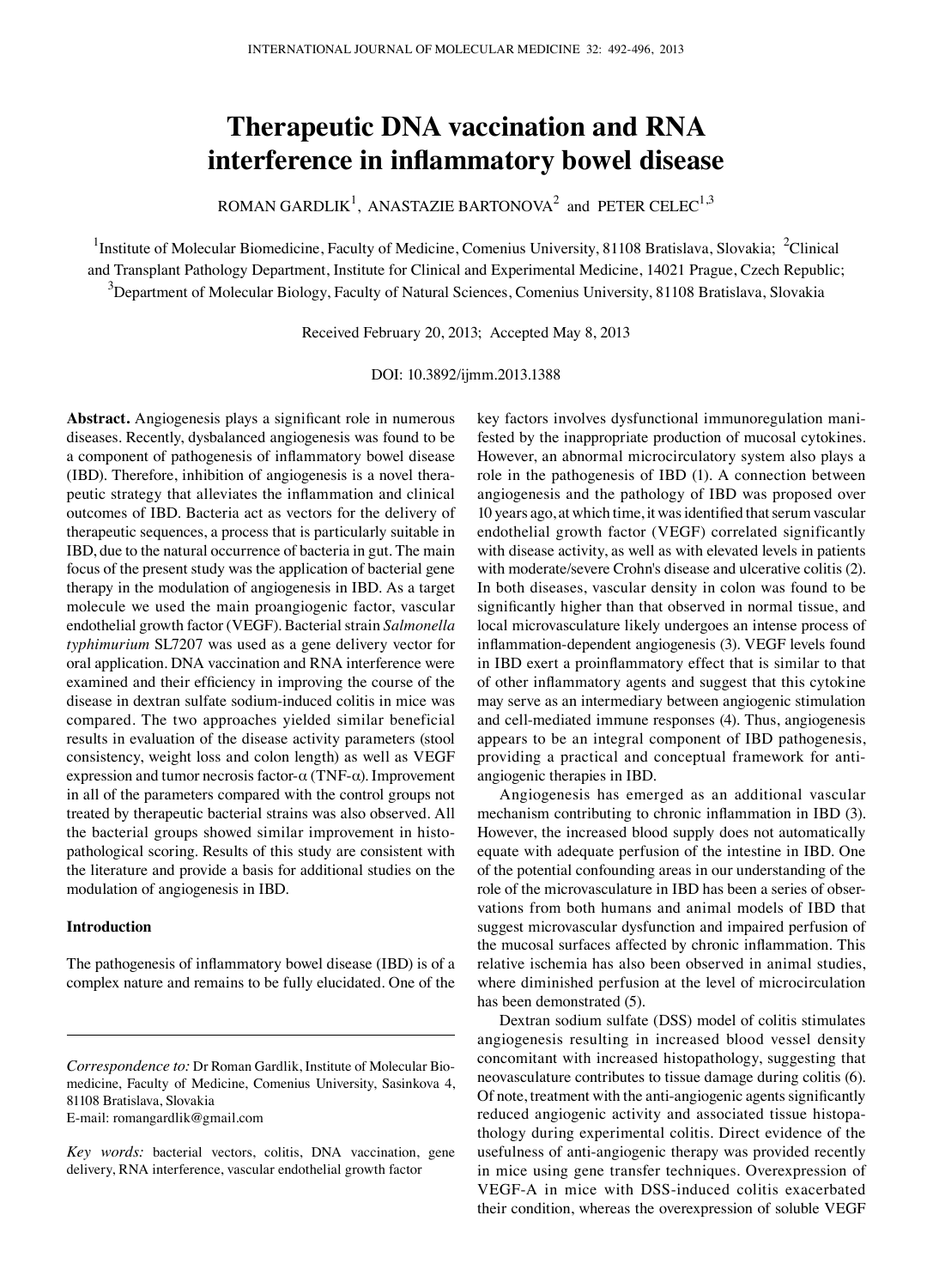receptor-1 (VEGFR-1) had the opposite effect (7). On the other hand, it has been found that pre-emptive VEGF inhibition does not significantly attenuate angiogenesis but worsens inflammation in a model of acute colitis (8). Preventive VEGF blockade may thus disrupt healing and exacerbate injury via alternative angiogenic or inflammatory pathways. Therefore, recent data indicate that the role of angiogenesis in the pathology of IBD is of more than only an accessory nature. Although slight discrepancies exist, the inhibition of blood vessel formation seems to be promising in the therapy of IBD.

The rationale for bacterial therapy of IBD has previously been shown and proven legitimate (9,10). Bactofection of colonic mucosa using the *Salmonella typhimurium* SL7207 carrying gene‑encoding superoxide dismutase has been effective in the therapy of DSS-induced colitis in both rats and mice (9,10). Moreover, a previous study focused on bacteriamediated anti-angiogenic therapy using various molecular approaches, including bactofection, protein delivery, DNA vaccination and transkingdon RNA interference (11).

The aim of this study was to examine the effect of the bacteria‑mediated inhibition of angiogenesis in a model of inflammatory bowel disease in mice. DNA vaccination strategy was employed to induce systemic immune response against VEGF and the course of colitis was monitored. Bacterial strain *Salmonella typhimurium* SL7207 was used as a vector for the delivery of plasmid‑encoding human VEGF. The strain SL7207 with plasmid for RNA interference against VEGF was used as an alternate therapeutic group and SL7207 with no therapeutic plasmid was used as the blank control.

#### **Materials and methods**

*Animals and colitis model.* Male C57BL/6 mice (n=20, age 12 weeks) were obtained from Charles River Laboratories (Prague, Czech Republic). Mice were kept in a controlled environment with 12:12 light-dark cycle with *ad libitum* access to water and feed. Animals were divided into four groups  $(n=5)$ : DSS PBS, DSS SL7207, DSS siVEGF and DSS CA-VEGF. On days 0, 15 and 30 of the experiment mice in all four groups were given 0.25 ml of the respective bacterial strain [109 colony forming units (CFU); groups DSS SL7207, DSS siVEGF and DSS CA-VEGF] and phosphate-buffered saline (group DSS PBS), respectively, using a gastric gavage. The mice received 2% DSS [molecular weight (MW) 36,000-50,000; no. 160110; MP Biomedicals, Solon, OH, USA] for 7 days *ad libitum* in drinking water starting from day 30. Starting from day 37 DSS was changed back to water. Body weight and stool consistency (0, normal; 1, soft‑formed; 2, watery; 3, watery with blood) were monitored on a daily basis starting from day 30 until the end of the experiment. Mice were sacrificed on day 40. The schedule of the experiment is shown in Fig. 1. The animal experiment was approved by the institutional review board and Ethics Committee of Comenius University Faculty of Medicine.

*Bacteria and plasmids.* Bacterial strain *Salmonella typhimurium* SL7207, engineered for the transfection of eukaryotic cells (12), was transformed with plasmids pUC-CAGGS/hVEGF165 (CA-VEGF) containing the cDNA‑encoding human VEGF isoform 165 under eukaryotic chicken β-actin promoter and plasmid pSilencer 2.0/

| Gavage   | <b>PBS</b> | <b>PBS</b> | Bacteria/ Bacteria/ Bacteria/<br><b>PBS</b> |    |  |  |                               |    |    |                                               |
|----------|------------|------------|---------------------------------------------|----|--|--|-------------------------------|----|----|-----------------------------------------------|
| Drinking | <b>H2O</b> | <b>H20</b> |                                             |    |  |  |                               |    |    | DSS DSS DSS DSS DSS DSS H2O H2O H2O sacrifice |
| Day      |            | 15         | 30                                          | 31 |  |  | $32$   33   34   35   36   37 | 38 | 39 | 40                                            |

Figure 1. Schedule of the experiment. Mice were gavaged three times in a 15-day interval, following 7 days of 2% DSS treatment and 3 days of drinking water.

siVEGF (siVEGF) containing the cassette for the expression of shRNA against human/mouse VEGF under eukaryotic U6 promoter. The pUC-CAGGS/hVEGF165 plasmid was a kind gift from Professor Yoshikazu Yonemitsu (Department of Gene Therapy, Chiba University Graduate School of Medicine, Chiba, Japan) and the pSilencer 2.0/siVEGF plasmid was purchased from Addgene (Cambridge, MA, USA). Bacteria SL7207 with appropriate plasmid were grown in standard LB medium in the presence of ampicillin (100  $\mu$ g/ml) and streptomycin (50  $\mu$ g/ml). Bacterial culture was incubated without shaking until an  $OD_{600}$  of 0.4 was reached. The culture was then centrifuged (10 min, 5,000 x g,  $4^{\circ}$ C) and the pellet washed three times with 15% glycerol in PBS. Bacteria were then resuspended in 15% glycerol in PBS to achieve CFU  $4x10<sup>9</sup>$ . The final solution was divided in 1 ml aliquots and stored at -80˚C until use for oral gavage. The bacterial count was confirmed by plating serial dilutions of bacterial stock onto LB plates containing appropriate antibiotic.

*Collection of colon samples.* Mice were anesthetized and the entire colon was removed from cecum to anus. The length of the colon was measured. Blood samples were obtained and plasma was extracted. Samples from colon were taken, snapfrozen in liquid nitrogen and stored at -80˚C until use. Samples for histological examination were stored in 4% formaldehyde.

*Histological scoring.* Each colon sample was graded by a pathologist blinded to the treatment group using a scoring system to evaluate the inflammation (0-3), crypt damage (0-4), regeneration (4-0), extent (0-3) and percentage of involvement (0-4) (13). The highest injury score was 18 and the lowest was 0.

*Biochemical analyses.* Samples taken from the terminal colon tissue were homogenized using TissueLyser II (Qiagen, Hilden, Germany). Following the centrifugation of colon homogenates, tumor necrosis factor- $\alpha$  (TNF- $\alpha$ ) and VEGF levels were measured in supernatants using mouse ELISA kits (Bender MedSystems, Vienna, Austria). Plasmatic VEGF was measured using the mouse VEGF ELISA kit (Bender MedSystems). The concentration of proteins in the colon homogenates was analyzed using the Lowry assay (14). Plasma cytokine concentrations were expressed in pg/ml of plasma and colon concentrations in pg/mg of proteins.

*Statistical analysis.* Data were analyzed using the one-way analysis of variance. The Student's t-test was used to evaluate the differences between groups. P<0.05 was considered to indicate statistically significant differences. The calculations were performed with GraphPad Prism 5 software (GraphPad Software, San Diego, CA, USA). Data were presented as mean  $\pm$  SEM.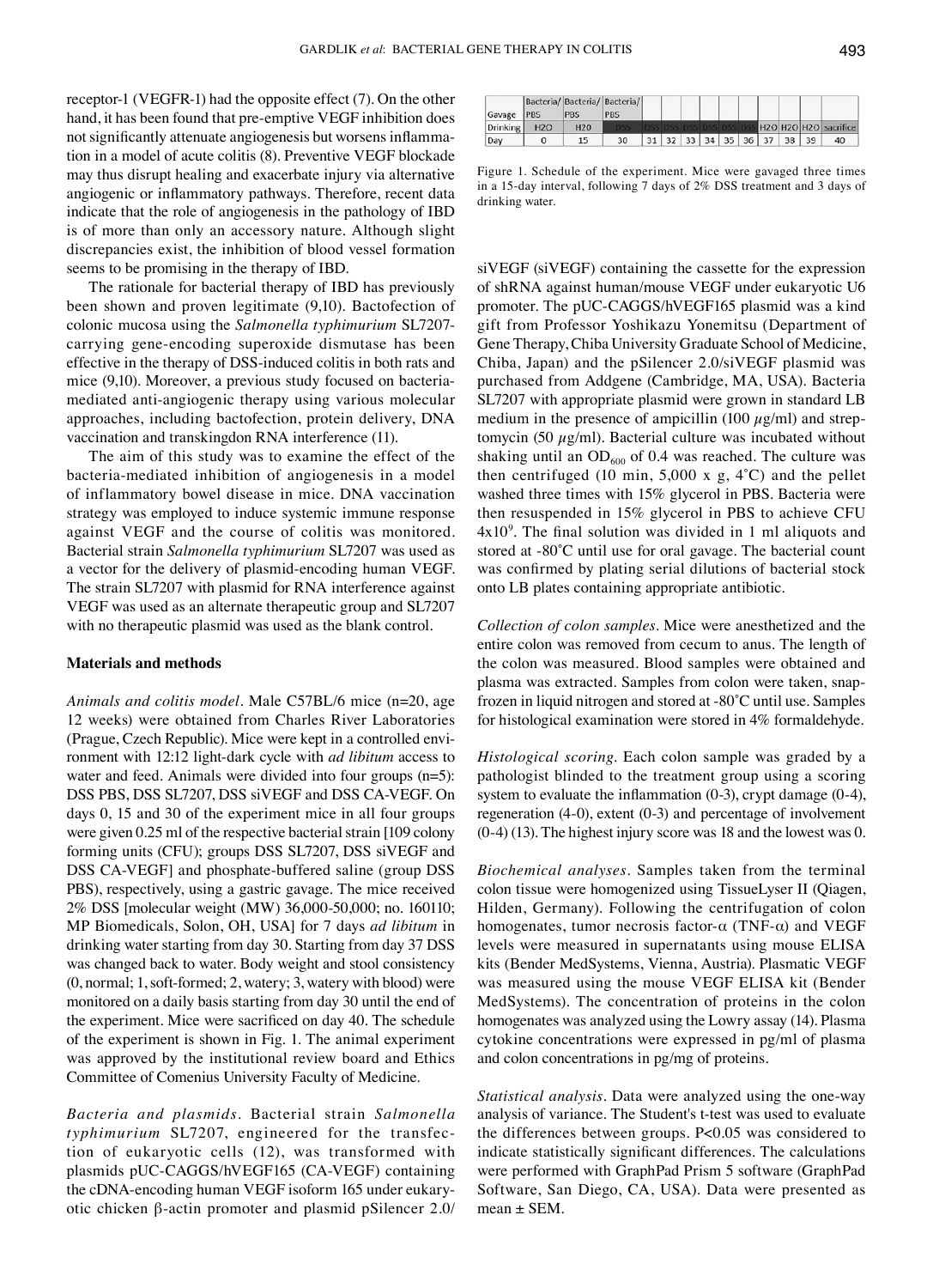

Figure 2. Colon length. The two groups treated with anti-angiogenic bacteria showed higher colon length compared to the PBS group. A significant difference was also found between CA-VEGF and control SL7207. Data are presented as mean  $\pm$  SEM.  $\degree$ P<0.05;  $\degree$ <sup>\*</sup>P<0.01.



Figure 3. Stool consistency at day 39. The two therapeutic groups showed improved stool consistency compared to the control group. A significant difference was also found between CA-VEGF and siVEGF. Data are presented as mean ± SEM. \* P<0.05; \*\*P<0.01.

# **Results**

*Macroscopic examinations.* Colon length as a marker of intensity and stage of colitis was measured on the day of sacrifice. The two groups treated with anti-angiogenic bacteria (siVEGF and CA-VEGF) had higher colon length compared to the PBS‑treated control group. Moreover, in the vaccination group (CA-VEGF), colon length was higher compared to the sham vaccination group (unmodified SL7207) (Fig. 2). Stool consistency as a marker of ongoing inflammation was evaluated at day 39. The two therapeutic groups showed improved stool consistency compared to the control group (Fig. 3). Moreover, the vaccination group CA-VEGF showed improvement compared to the siVEGF group. The weight of the mice was measured and the percentage of initial weight at day 0 was calculated. The two therapeutic groups showed a significantly higher percentage of initial weight compared to the PBS-treated control group at day 40 (Fig. 4).

*Histological scoring.* The four groups showed a histopathological score of >0. Groups treated with bacteria (SL7207, siVEGF



Figure 4. Percentage of initial weight at day 40. The two therapeutic groups had a significantly higher percentage of initial weight compared to that of the PBS-treated control group. Data are presented as mean  $\pm$  SEM.  $^*$ P<0.05; \*\*P<0.01.



Figure 5. Colon histopathology score. The groups treated with bacteria had a significantly lower score compared to the PBS-treated control group. No significant differences were found among the three groups receiving bacteria. Data are presented as mean  $\pm$  SEM.  $\degree$ P<0.05;  $\degree$ <sup>\*</sup>P<0.01.

and CA-VEGF) had a significantly lower score compared to the PBS‑treated control group (Fig. 5). No significant differences were found among the three groups receiving bacteria.

*Cytokine expression.* The VEGF protein level in colon tissue and plasma was measured. In colon, the two therapeutic groups had significantly lower VEGF levels compared to the PBS-treated control group. In addition, CA-VEGF had a lower VEGF level compared to unmodified SL7207 (Fig. 6). In plasma, only the siVEGF group showed a lower VEGF level compared to the PBS-treated control group. However, VEGF was lower in the two therapeutic groups compared to SL7207 (Fig. 7). Expression of the pro-inflammatory cytokine TNF- $\alpha$ protein level in colon was also measured. Results showed that the two therapeutic groups had significantly lower TNF- $\alpha$ levels compared to the PBS-treated control group. There was no significant difference between the therapeutic groups (Fig. 8).

#### **Discussion**

In the present study, we aimed to analyze the effect of angiogenesis by means of modern genetic modifications including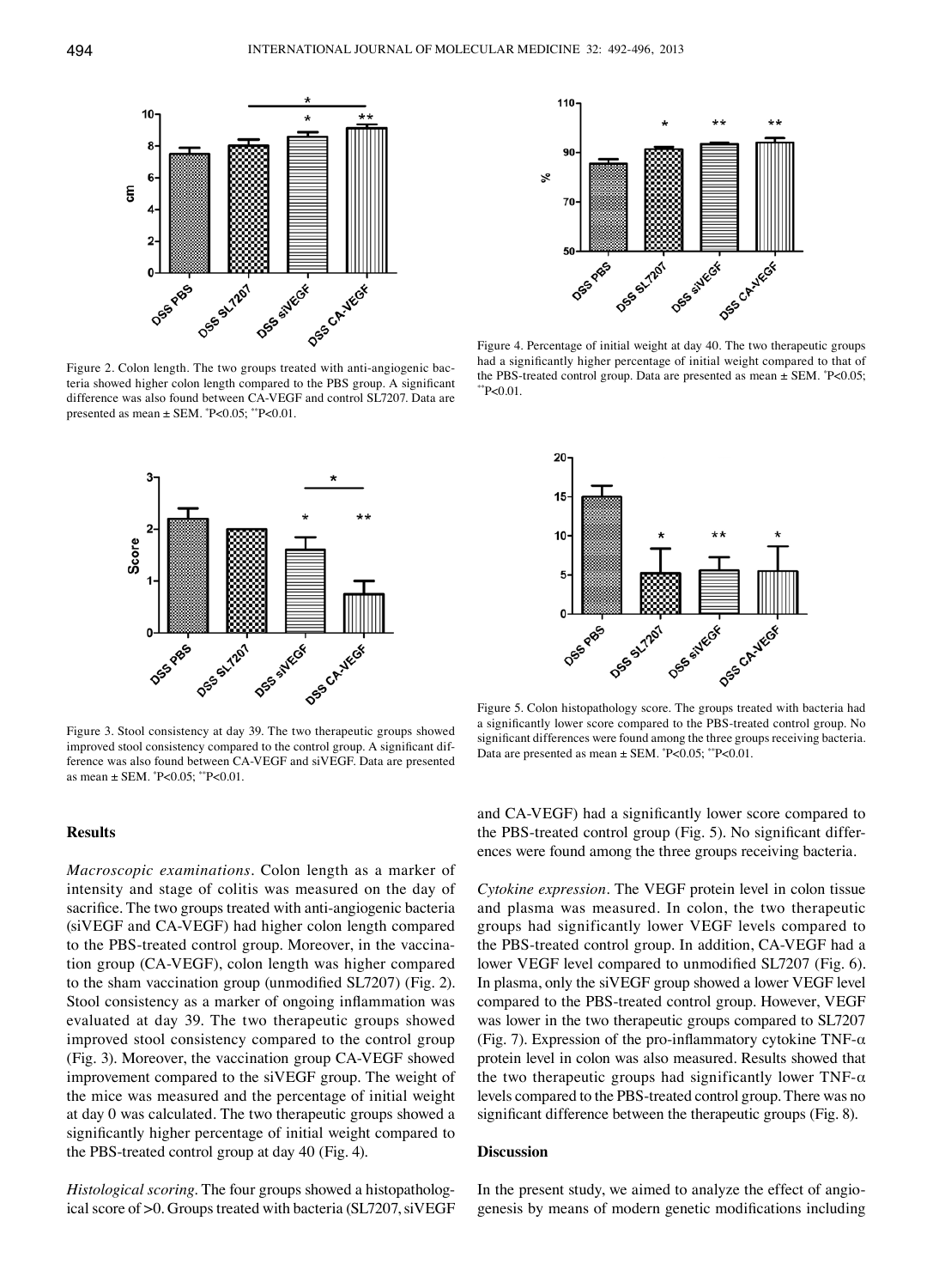

Figure 6. Expression of VEGF in colon. VEGF levels in the two therapeutic groups were significantly lower compared to the PBS-treated control group. CA-VEGF had a lower VEGF level compared to SL7207. Data are presented as mean ± SEM. \* P<0.05.



Figure 7. Expression of VEGF in plasma. siVEGF group had lower VEGF levels compared to the PBS-treated control group. VEGF was lower in the two therapeutic groups compared to SL7207. Data are presented as mean ± SEM. \* P<0.05.

DNA vaccination and RNA interference in an animal model of IBD. Data from the literature indicate that the suppression of angiogenesis may alleviate severity of the disease and provide a therapeutic effect.

The main focus of the study was to employ the principle of bacteria-mediated DNA vaccination against the main proangiogenic factor VEGF in a DSS model of IBD by administration of SL7207 bacteria bearing the plasmid-encoding VEGF cDNA. SL7207 is a commonly used strain for gene delivery and DNA vaccination strategies. DNA vaccination is based on the delivery of target antigen-encoding DNA, expression of the antigen by the host cells and the subsequent immunological response to it. The time needed to induce a sustained immune response against the delivered antigen following oral delivery is known to be 30-45 days. Paglia *et al* (15) reported the finding that after three courses of oral administration of SL7207 at 15-day intervals, mice developed both cell-mediated and systemic humoral responses against the antigen. In this study, we used a similar protocol of triple oral application of the involved bacterial carrier at 15-day intervals. Control groups used sham immunization by non‑modified carrier strain SL7207 as well as SL7207 carrying



Figure 8. Expression of TNF- $\alpha$  in colon. The two therapeutic groups had significantly lower TNF- $\alpha$  levels compared to the PBS-treated control group. Data are presented as mean  $\pm$  SEM.  $\degree$ P<0.05;  $\degree$  P<0.001.

the plasmid designed to induce RNA interference against VEGF (siVEGF). As the effect of RNA interference is usually only of a short-term nature, we did not expect the siVEGF strain to have a pronounced effect in terms of inhibiting the expression of VEGF at the end of the experiment.

The two therapeutic groups, CA-VEGF and siVEGF, showed similar results in the evaluation of disease activity. Weight loss, colon length and stool consistency were significantly improved in the two groups compared to the control. In addition, stool consistency was improved in the CA-VEGF group compared to the siVEGF and CA-VEGF groups, and a higher colon length was noted compared to the sham-vaccinated group (SL7207), suggesting a slightly improved therapeutic outcome of vaccination as compared to RNA interference.

VEGF expression in colon and plasma was also analyzed. In colon, the two therapeutic groups showed significantly lower VEGF levels compared to the control PBS group, while CA-VEGF had lower VEGF levels compared to the sham-vaccinated group with SL7207. By contrast, in plasma only the siVEGF group expressed lower VEGF levels compared to the PBS‑treated control group, whereas VEGF was lower in both therapeutic groups compared to SL7207. We also measured the expression of the pro-inflammatory cytokine TNF- $\alpha$ . The level of TNF- $\alpha$  corresponded to ongoing acute inflammation in colon tissue. The two therapeutic groups expressed significantly lower TNF- $\alpha$  levels compared to the PBS-treated control group, however, no significant difference was observed. In terms of the histopathological score, the three bacterial groups exhibited similar and substantial improvement. No difference was observed between the therapeutic and control SL7207 groups, indicating that the effect may be, at least in part, mediated by the carrier bacterial strain itself.

Although several positive effects of VEGF vaccination were observed in this study, there is only a small difference in benefit between DNA vaccination and the RNA interference strategy. It seems that RNA interference against VEGF had a positive therapeutic effect even if used in a DNA vaccination protocol. This was a noteworthy finding as RNA interference is not expected to have such a long-term effect. However, the immune response that may help elucidate the effects was not monitored in this experiment.